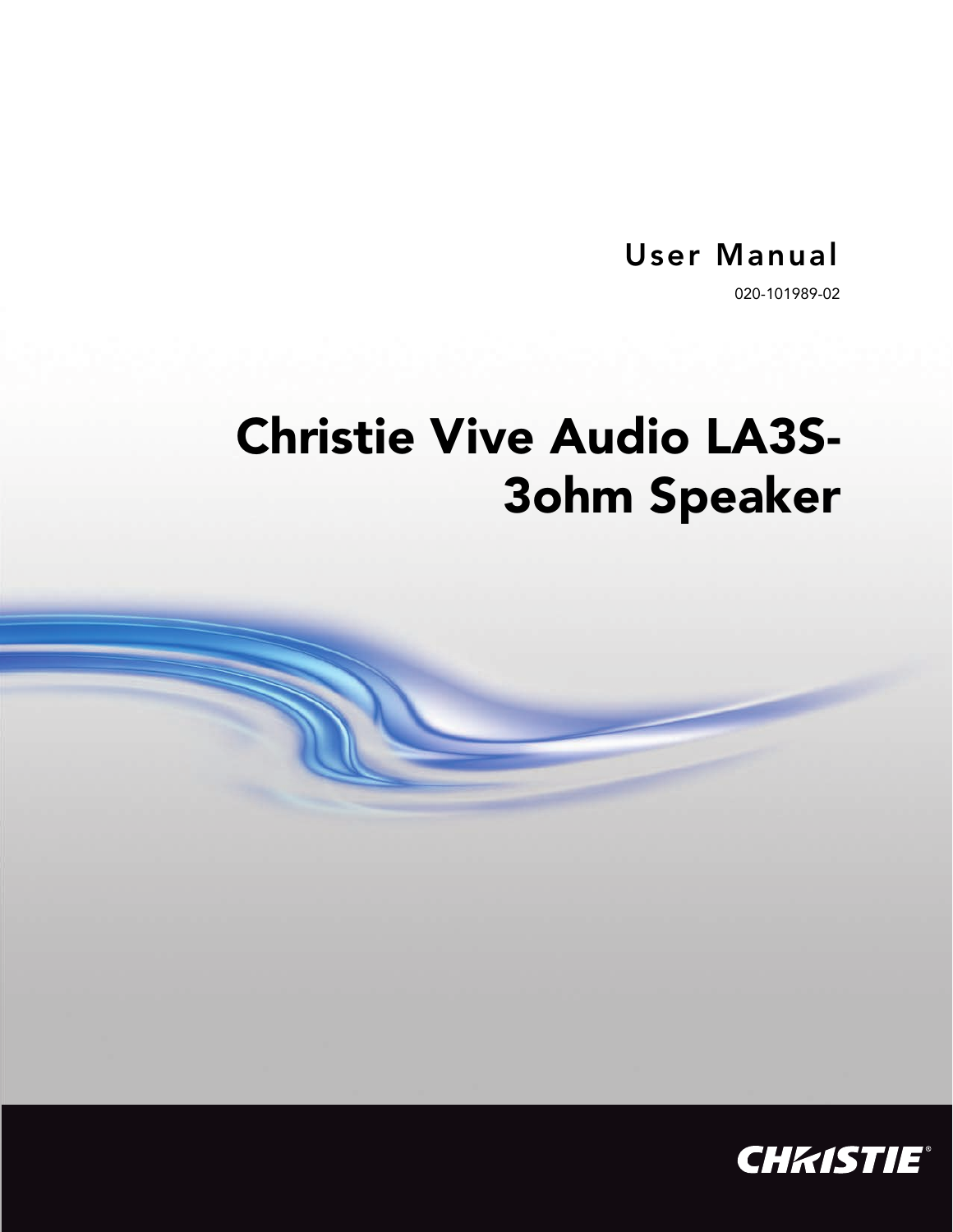#### **NOTICES**

#### **COPYRIGHT AND TRADEMARKS**

Copyright ©2017 Christie Digital Systems USA Inc. All rights reserved.

All brand names and product names are trademarks, registered trademarks or trade names of their respective holders.

#### **GENERAL**

Every effort has been made to ensure accuracy, however in some cases changes in the products or availability could occur which may not be reflected in this document. Christie reserves the right to make changes to specifications at any time without notice. Performance specifications are typical, but may vary depending on conditions beyond Christie's control such as maintenance of the product in proper working conditions. Performance specifications are based on information available at the time of printing. Christie makes no warranty of any kind with regard to this material, including, but not limited to, implied warranties of fitness for a particular purpose. Christie will not be liable for errors contained herein or for incidental or consequential damages in connection with the performance or use of this material. Canadian manufacturing facility is ISO 9001 and 14001 certified.

#### **WARRANTY**

Products are warranted under Christie's standard limited warranty, the complete details of which are available by contacting your Christie dealer or Christie. In addition to the other limitations that may be specified in Christie's standard limited warranty and, to the extent relevant or applicable to your product, the warranty does not cover:

- a. Problems or damage occurring during shipment, in either direction.
- b. Projector lamps (See Christie's separate lamp program policy).
- c. Problems or damage caused by use of a projector lamp beyond the recommended lamp life, or use of a lamp other than a Christie lamp supplied by Christie or an authorized distributor of Christie lamps.
- d. Problems or damage caused by combination of a product with non-Christie equipment, such as distribution systems, cameras, DVD players, etc., or use of a product with any non-Christie interface device.
- e. Problems or damage caused by the use of any lamp, replacement part or component purchased or obtained from an unauthorized distributor of Christie lamps, replacement parts or components including, without limitation, any distributor offering Christie lamps, replacement parts or components through the internet (confirmation of authorized distributors may be obtained from Christie).
- f. Problems or damage caused by misuse, improper power source, accident, fire, flood, lightening, earthquake or other natural disaster.
- g. Problems or damage caused by improper installation/alignment, or by equipment modification, if by other than Christie service personnel or a Christie authorized repair service provider.
- h. Problems or damage caused by use of a product on a motion platform or other movable device where such product has not been designed, modified or approved by Christie for such use.
- i. Problems or damage caused by use of a projector in the presence of an oil-based fog machine or laser-based lighting that is unrelated to the projector.
- j. For LCD projectors, the warranty period specified in the warranty applies only where the LCD projector is in "normal use" which means the LCD projector is not used more than 8 hours a day, 5 days a week.
- k. Except where the product is designed for outdoor use, problems or damage caused by use of the product outdoors unless such product is protected from precipitation or other adverse weather or environmental conditions and the ambient temperature is within the recommended ambient temperature set forth in the specifications for such product.
- l. Image retention on LCD flat panels.
- m.Defects caused by normal wear and tear or otherwise due to normal aging of a product.

The warranty does not apply to any product where the serial number has been removed or obliterated. The warranty also does not apply to any product sold by a reseller to an end user outside of the country where the reseller is located unless (i) Christie has an office in the country where the end user is located or (ii) the required international warranty fee has been paid.

The warranty does not obligate Christie to provide any on site warranty service at the product site location.

#### **PREVENTATIVE MAINTENANCE**

Preventative maintenance is an important part of the continued and proper operation of your product. Please see the Maintenance section for specific maintenance items as they relate to your product. Failure to perform maintenance as required, and in accordance with the maintenance schedule specified by Christie, will void the warranty.

#### **REGULATORY**

The product has been tested and found to comply with the limits for a Class A digital device, pursuant to Part 15 of the FCC Rules. These limits are designed to provide reasonable protection against harmful interference when the product is operated in a commercial environment. The product generates, uses, and can radiate radio frequency energy and, if not installed and used in accordance with the instruction manual, may cause harmful interference to radio communications. Operation of the product in a residential area is likely to cause harmful interference in which case the user will be required to correct the interference at the user's own expense.

CAN ICES-3 (A) / NMB-3 (A)

#### 이 기기는 업무용 (A 급 ) 으로 전자파적합등록을 한 기기이오니 판매자 또는 사용자는 이점을 주의하시기 바라며 , 가정 외의 지역에서 사용하는 것을 목적으로 합니다 .

#### **Environmental**

The product is designed and manufactured with high-quality materials and components that can be recycled and reused. This symbol  $\mathbb X$  means that electrical and electronic equipment, at their end-of-life, should be disposed of separately from regular waste. Please dispose of the product appropriately and according to local regulations. In the European Union, there are separate collection systems for used electrical and electronic products. Please help us to conserve the environment we live in!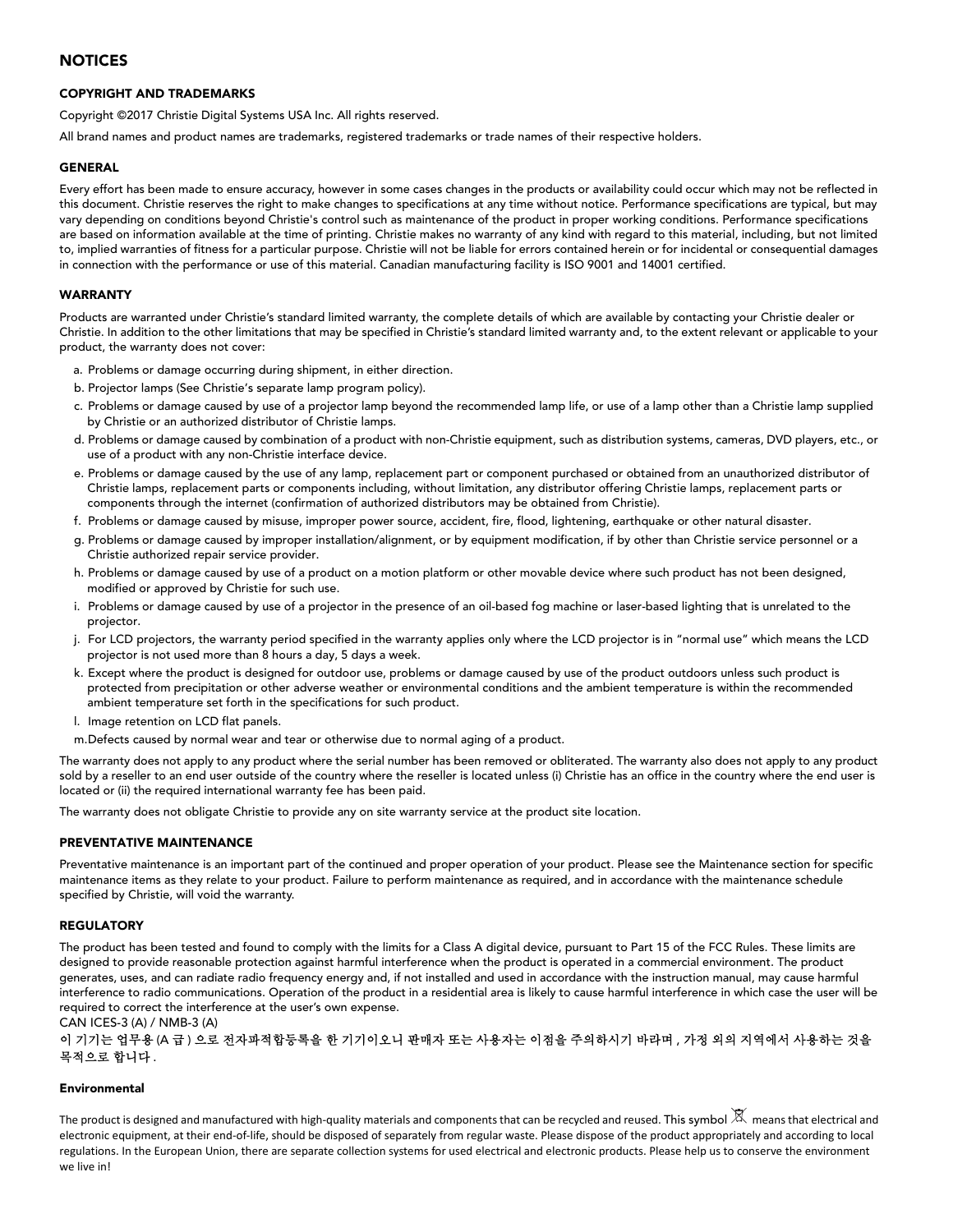

# **Content**

| Connect the speaker wire contained and contained a series of the speaker wire contained a series of the speaker                                                  |  |
|------------------------------------------------------------------------------------------------------------------------------------------------------------------|--|
|                                                                                                                                                                  |  |
|                                                                                                                                                                  |  |
|                                                                                                                                                                  |  |
|                                                                                                                                                                  |  |
| There is speaker noise or hiss contract to contact the contract of the speaker noise or his contract to contact the contract of the speaker noise or his speaker |  |
|                                                                                                                                                                  |  |
|                                                                                                                                                                  |  |
|                                                                                                                                                                  |  |
|                                                                                                                                                                  |  |
|                                                                                                                                                                  |  |
| Parts                                                                                                                                                            |  |
|                                                                                                                                                                  |  |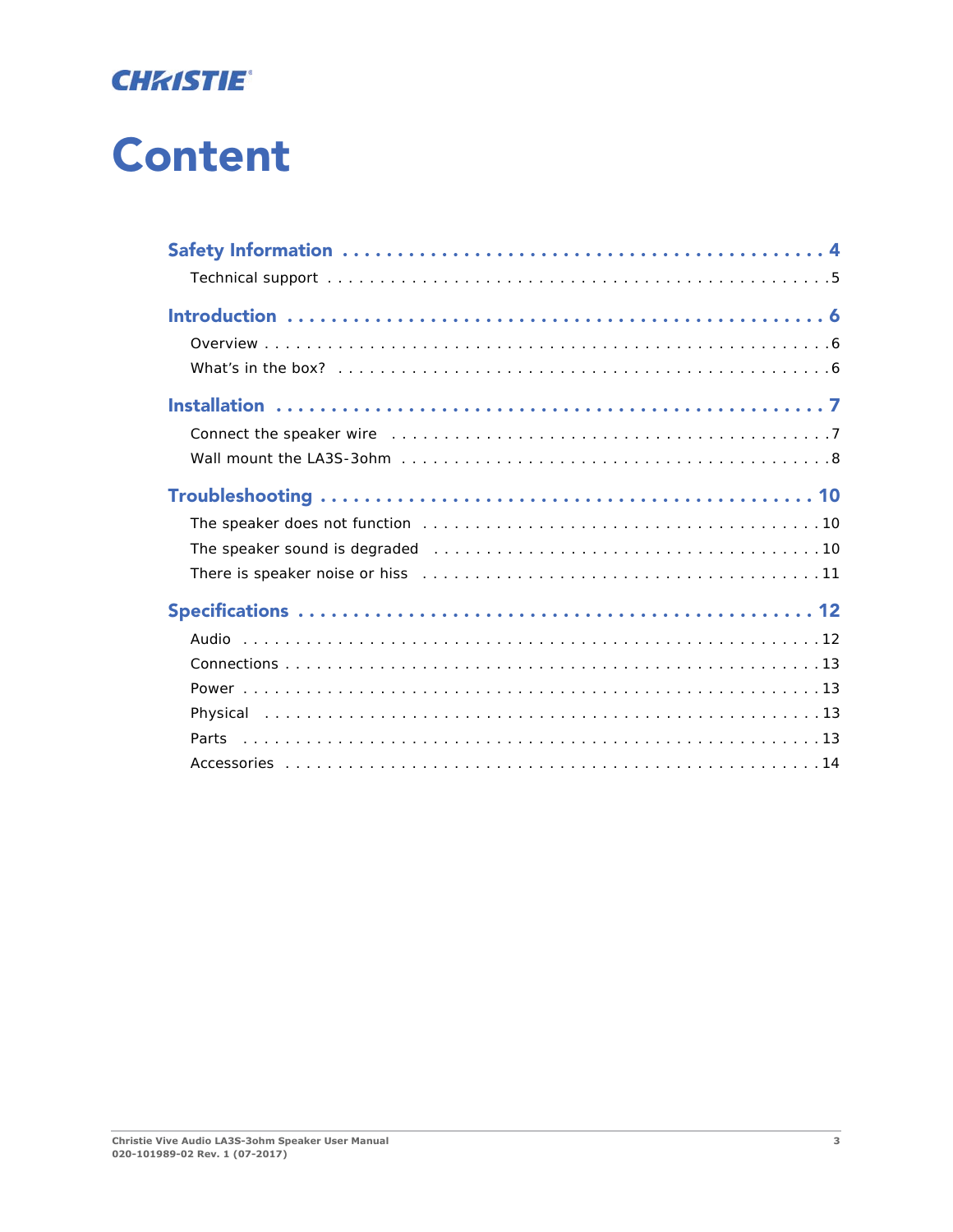## **CHRISTIE**

# <span id="page-3-0"></span>**Safety Information**

- Read this information thoroughly before installing or operating a speaker.
- Read these instructions.
- Keep these instructions.
- Do not install near any heat sources such as radiators, heat registers, stoves, or other devices (including amplifiers) that produce heat.
- Do not use this apparatus near water.
- Do not install the speaker near water where the electrical components can be exposed to moisture. Do not place objects containing liquids, such as vases, on the product.
- Clean only with a dry cloth.
- Do not overpower or underpower speaker systems.
- Use only in accordance with manufacturer's specifications and installation guidelines.
- Exposure to extremely high noise levels may cause permanent hearing loss. Individuals vary considerably in their susceptibility to noise-induced hearing loss, but nearly everyone will lose some hearing if exposed to sufficiently intense noise for a sufficient time. These are the permissible noise level exposures specified by the United States Occupational Safety and Health Administration (OSHA):

|                 | Duration (Consecutive) Sound Pressure Level (dbA), Slow<br><b>Responses</b> |
|-----------------|-----------------------------------------------------------------------------|
| 8 hrs           | 90                                                                          |
| 6 hrs           | 92                                                                          |
| 4 hrs           | 95                                                                          |
| 3 hrs           | 97                                                                          |
| 2 hrs           | 100                                                                         |
| $1.5$ hrs       | 102                                                                         |
| 1 <sub>hr</sub> | 105                                                                         |
| 30 min          | 110                                                                         |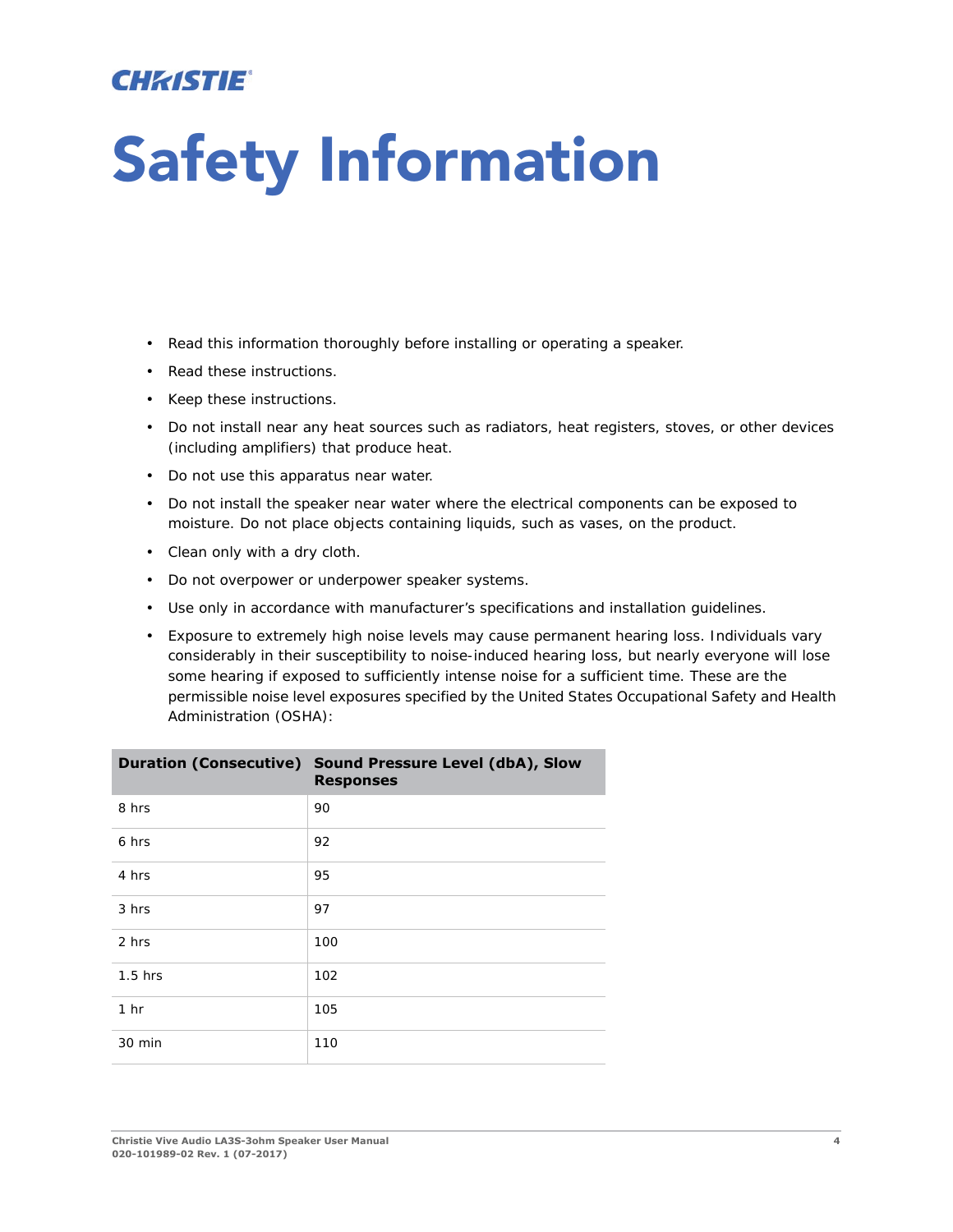

|               | Duration (Consecutive) Sound Pressure Level (dbA), Slow<br><b>Responses</b> |
|---------------|-----------------------------------------------------------------------------|
| $\leq$ 15 min | $-115$                                                                      |

- According to the OSHA, any exposure in excess of the above permissible limits could result in some hearing loss. Earplugs or protectors to the ear canals or over the ears must be worn when operating this amplification system to prevent permanent hearing loss, if exposure is in excess of the described limits.
- Two people are required to safely lift and install the speaker.
- Speakers and speakers mounted to brackets must be affixed to a suitable structure following all local safety standards and regulations.
- Always install all legally required additional redundant safety straps or cables.
- Install the minimum number of rigging wires (refer to *Installation* for more details) that are required to suspend the speaker. Observe load ratings and all applicable local safety codes.
- Only use attachments or accessories specified by Christie.
- To reduce the risk of system damage, turn off the power amplifier and then disconnect the speaker wire before performing a repair or maintenance.
- All servicing must be completed by qualified service personnel. Servicing is required when the apparatus has been damaged in any way. For example, liquid has been spilled or objects have fallen onto the apparatus, the apparatus has been exposed to rain or moisture, does not operate normally, or has been dropped.
- Changes or modifications to the product not expressly approved by the party responsible for compliance could void the user's authority to operate the equipment.

## <span id="page-4-0"></span>**Technical support**

Technical support for Christie products is available at:

- North and South America: +1-800-221-8025 or Support.Americas@christiedigital.comEurope, Middle East, and Africa: +44 (0) 1189 778111 or Support.EMEA@christiedigital.com
- Asia Pacific: +65 6877-8737 or Support.APAC@christiedigital.com
- Coolux: +49 221 99 512 300 or Support.PandorasBox@christiedigital.com
- Christie Managed Services: +1-800-550-3061 or NOC@christiedigital.com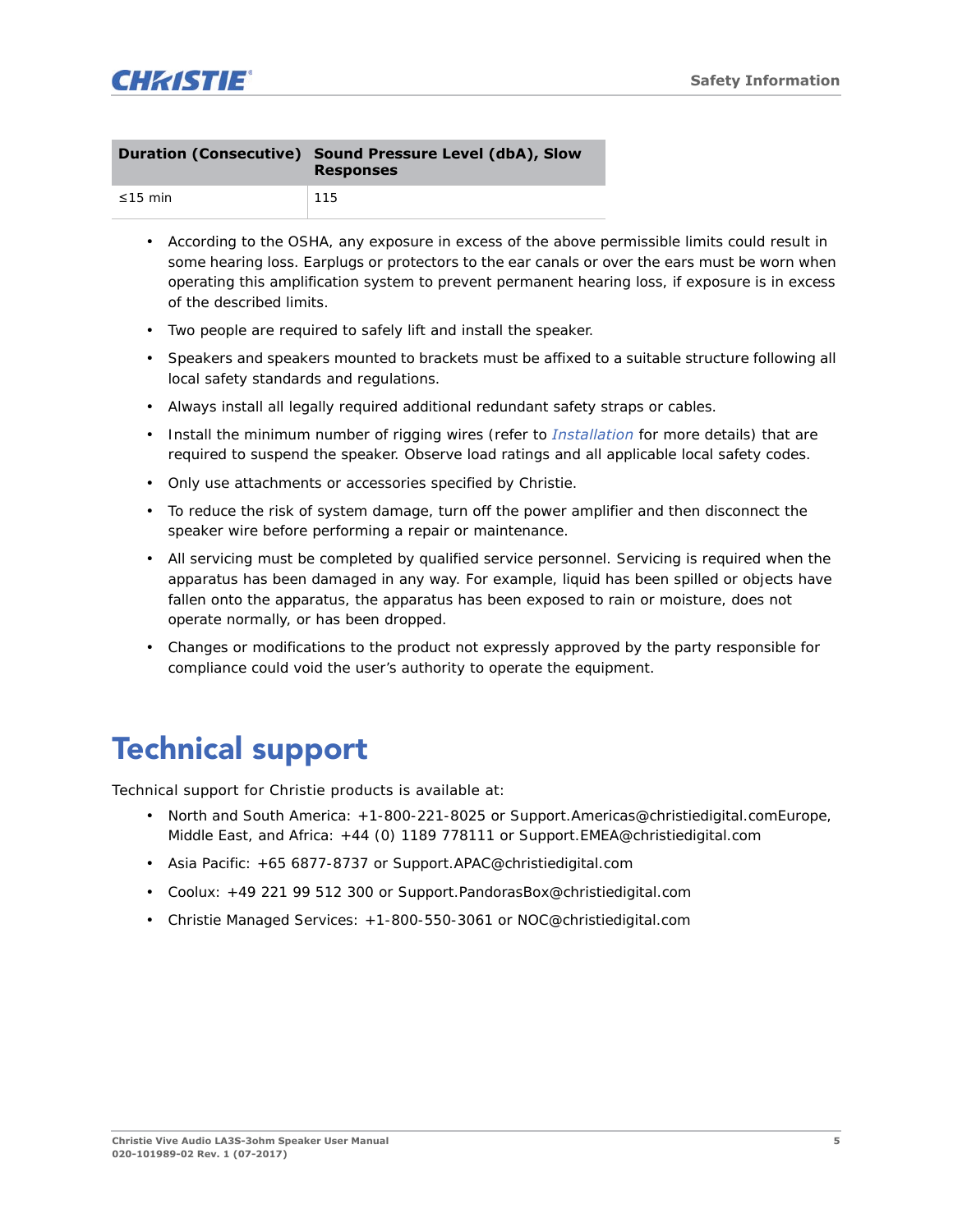## **CHRISTIE**

# <span id="page-5-0"></span>**Introduction**

This user manual provides surround speaker installation, troubleshooting, and specification information.

# <span id="page-5-1"></span>**Overview**

The LA3S-3ohm line array surround speaker is designed for auditoriums with approximately 250 to 350 seats. It may also be paired with S115 or S215 subwoofers and bi-amped to create a surround system with bass management.

It may also be used for a range of other applications, where vertical coverage and maximum throw distance are appropriate.

The speaker contains an internal passive crossover, allowing it to operate with a single channel amplifier. Multiple hardware attachment points on the speaker allow for multiple installation options.

## <span id="page-5-2"></span>**What's in the box?**

This table lists the components that are shipped with the LA3S-3ohm.

| <b>Quantity</b> | <b>Description</b>                                        | <b>Part number</b> |
|-----------------|-----------------------------------------------------------|--------------------|
|                 | Christie LA3S-30hm line array surround speaker            | 145-148104-XX      |
|                 | or                                                        | or                 |
|                 | Christie LA3S-3ohm line array surround speaker with grill | 145-149105-XX      |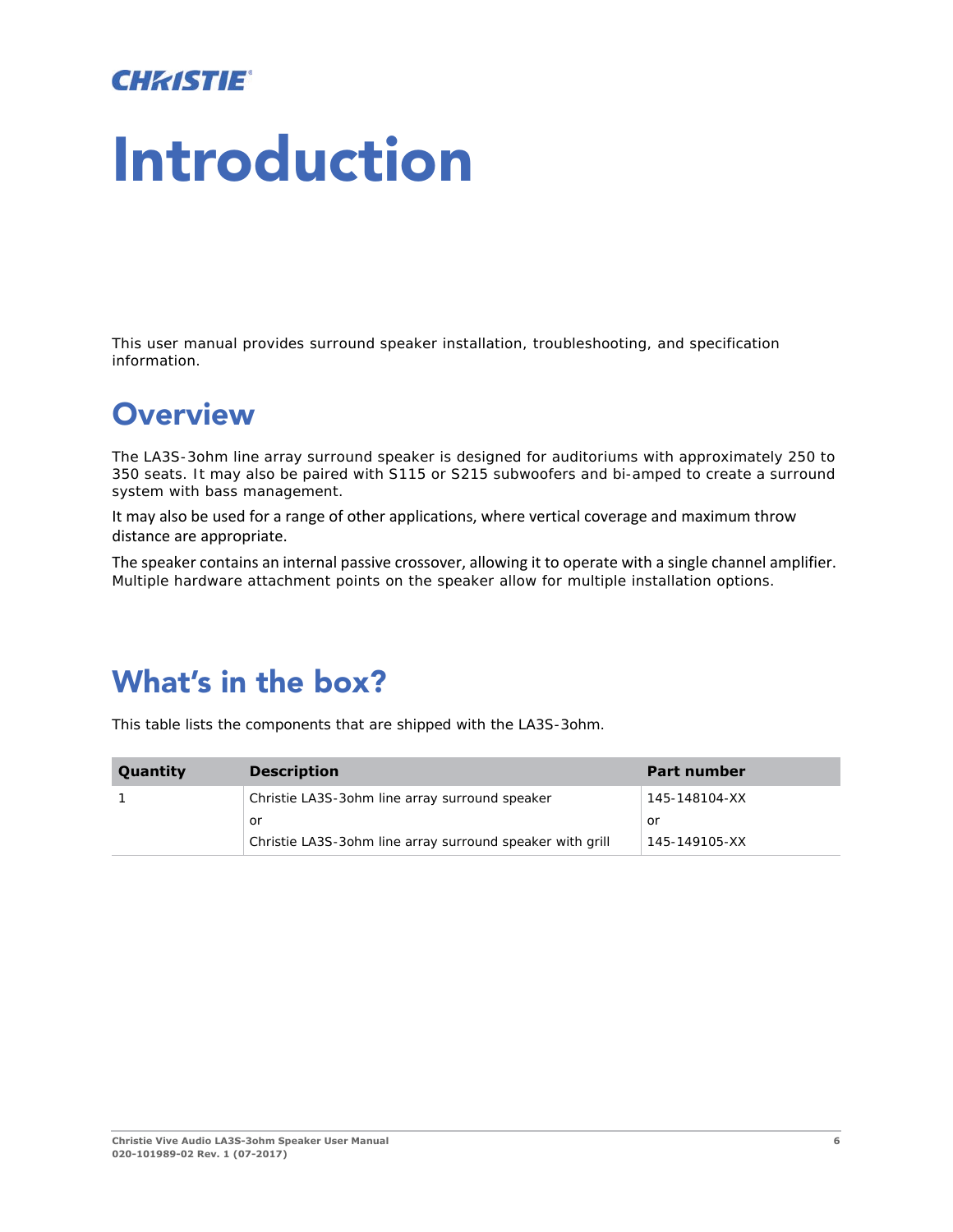## **CHAISTIE**

# <span id="page-6-0"></span>**Installation**



**Warning!** Failure to comply with the following could result in death or serious injury.

- Before installation, inspect all components for cracks, deformations, corrosion, and missing or damaged parts that could reduce their installation strength.
- A minimum of two people are required to safely lift and install the speaker.
- Speakers must be affixed to a suitable structure following all local safety standards and regulations.
- Only use attachments or accessories specified by the manufacturer.
- **Notice.** Failure to comply with the following may result in property damage.
- Allow speakers exposed to extremely low temperatures to warm for a minimum of one hour before playing them at typical application levels. Failure to comply may result in equipment or property damage.
- Speaker wire affects sound quality. Make sure the speaker wire quality and gauge are appropriate for your application.

Complete the following procedures to install the speaker.

## <span id="page-6-1"></span>**Connect the speaker wire**



**Notice.** Failure to comply with the following may result in property damage.

- The amplifier must be turned off and unplugged before you start this procedure.
- 1. Install the speaker according to the mounting instructions provided in this manual.
- 2. Connect the speaker wire to the positive (A) and negative (B) terminals on the back of the speaker.

Use a #8 spade lug (part number: 145-159106-XX) if you are creating crimped spade lug terminations.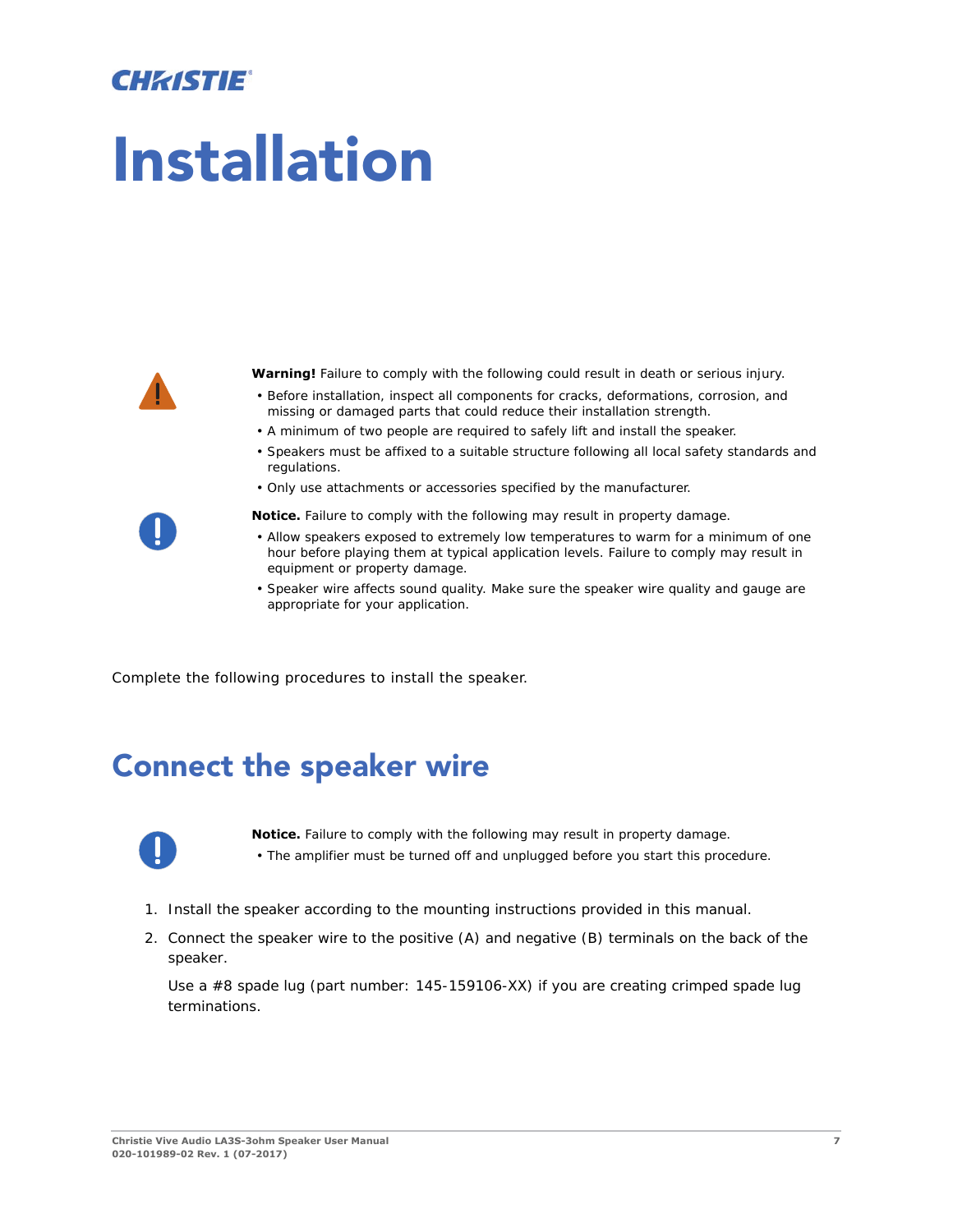



- 3. Connect the negative and positive speaker wires from the speaker to the corresponding terminals on the amplifier.
- 4. Turn on the amplifier and verify that the speaker is receiving power.

### <span id="page-7-0"></span>**Wall mount the LA3S-3ohm**

- 1. Remove the four pre-installed M8 button head screws on the back of the speaker.
- 2. Attach one of the following brackets to the back of the speaker using the four M8 button head screws

| <b>Description</b>          | Part number   |
|-----------------------------|---------------|
| Wall mount bracket (MM-017) | 111-694201-XX |
| Wall mount bracket (MM-024) | 111-681207-XX |
| Wall mount bracket (MM-060) | 111-682208-XX |

3. Mount the speaker to the wall using the manufacturer documentation provided with the bracket.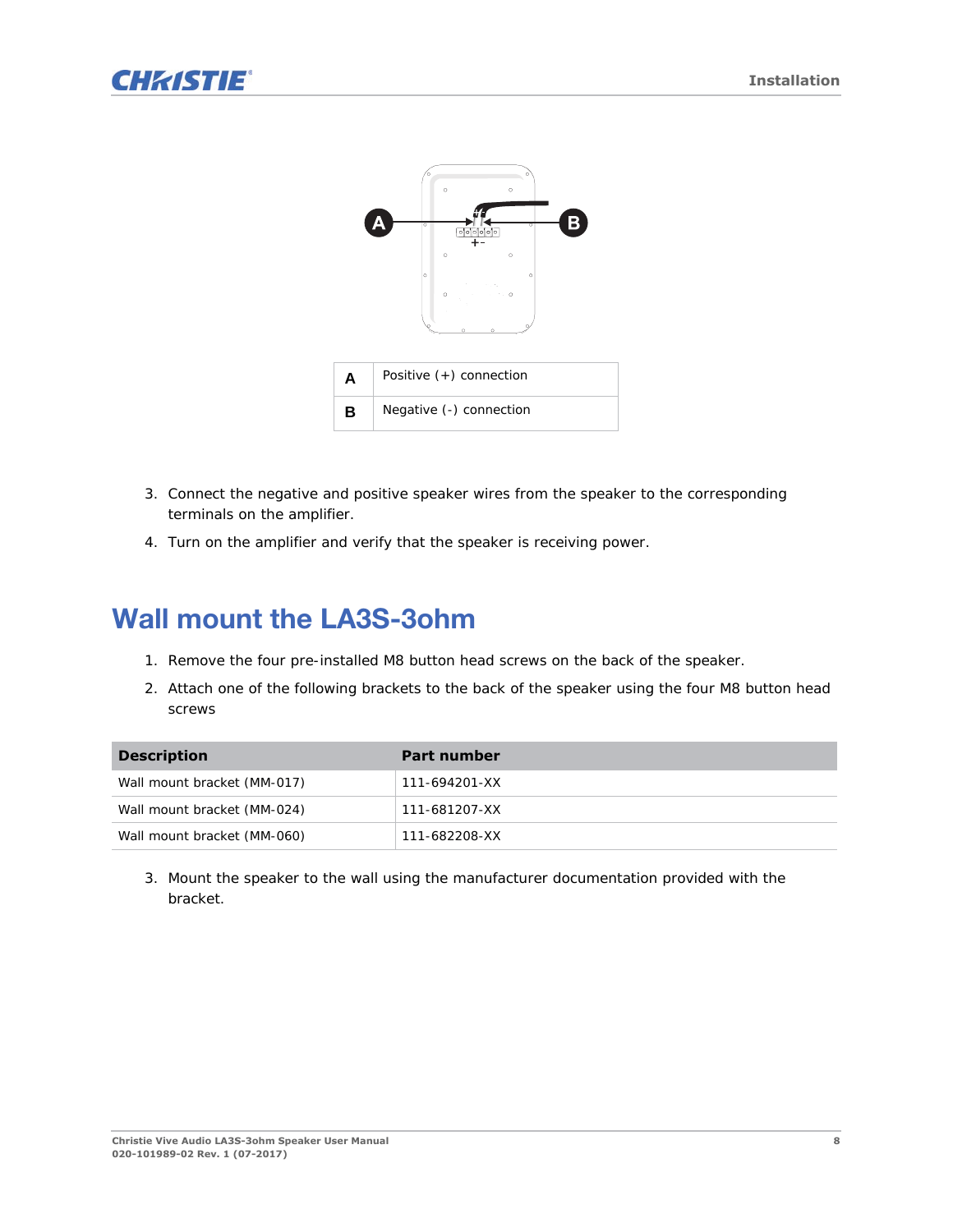

.



| A | LA3S-3ohm speaker  |
|---|--------------------|
| в | Wall mount bracket |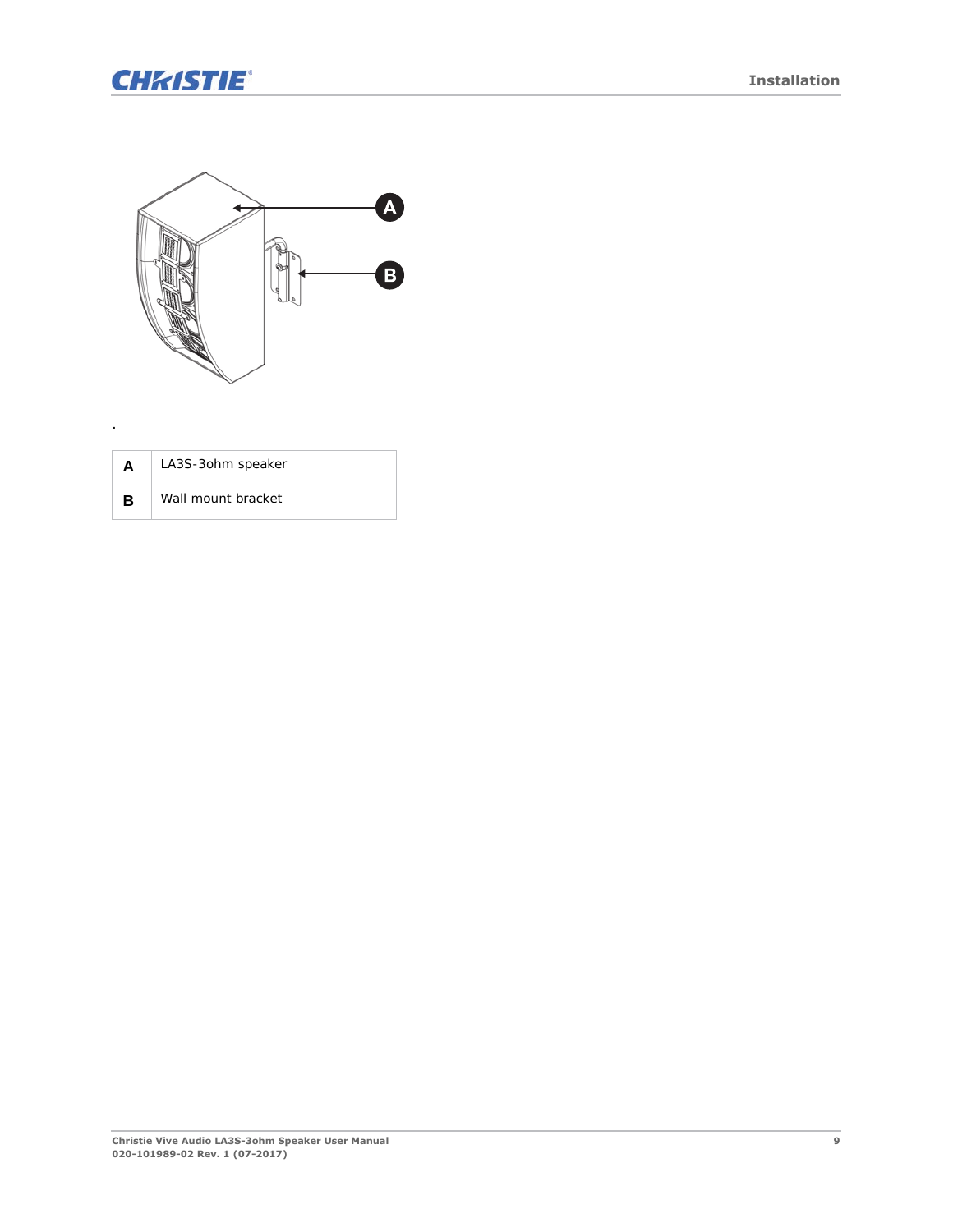## CHRISTIE

# <span id="page-9-0"></span>**Troubleshooting**



**Caution!** Failure to comply with the following could result in minor or moderate injury.

• Do not service the speaker. All servicing must be completed by qualified service personnel.

## <span id="page-9-1"></span>**The speaker does not function**

The speaker is connected to the amplifier, but is not producing any sound.

### **Resolution**

- Verify that the speaker is receiving power from the amplifier.
- Verify that the circuit breaker for the main circuit to the amplifier is closed.
- Reset the circuit breaker. If the AC mains breaker continues to open, check the voltage and amperage of the circuit.
- Verify that the negative and positive speaker wires from the speaker are correctly connected to the terminals on the amplifier.

# <span id="page-9-2"></span>**The speaker sound is degraded**

The speaker is powered on and sound is being produced, but it is distorted.

### **Resolution**

- Visually inspect the speaker for deterioration or holes.
- Reduce the output level of the source.
- Verify that the negative and positive speaker wires from the speaker are securely connected to the terminals on the amplifier.
- Verify that there are no missing screws. Replace all screws that you removed during installation.
- Have an authorized dealer complete an audio test (for example, pink noise, frequency sweeps, and content and program material).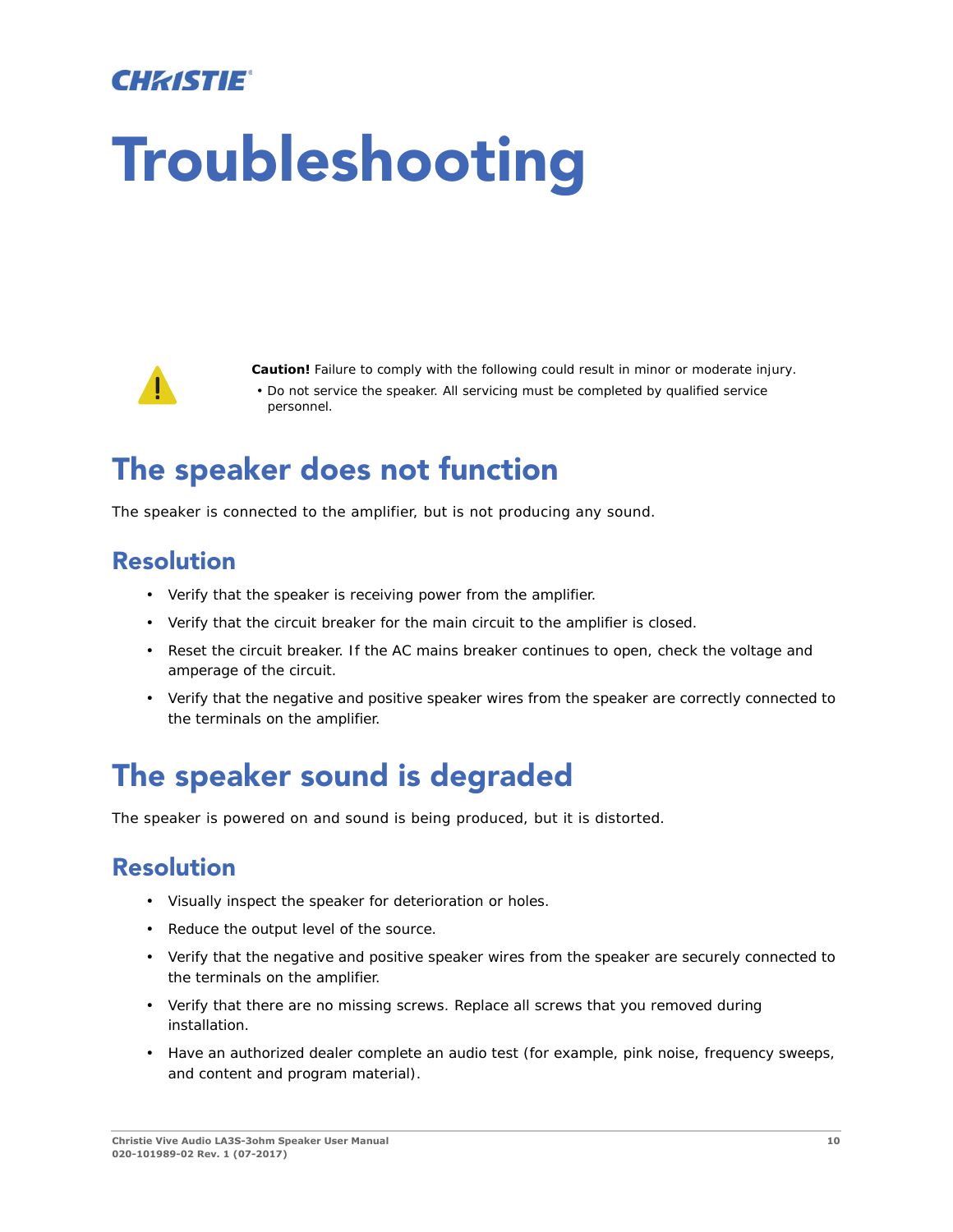## **CHRISTIE®**

# <span id="page-10-0"></span>**There is speaker noise or hiss**

The speaker is producing static noise or hiss when powered.

### **Resolution**

- Mute channels, one at a time, to isolate the problem.
- Verify that the cables are in good working condition.
- Reroute audio cables away from AC power and lighting cables.
- Verify correct gain structuring of B Chain and input and output levels of source devices and amplifiers.
- Check the polarity.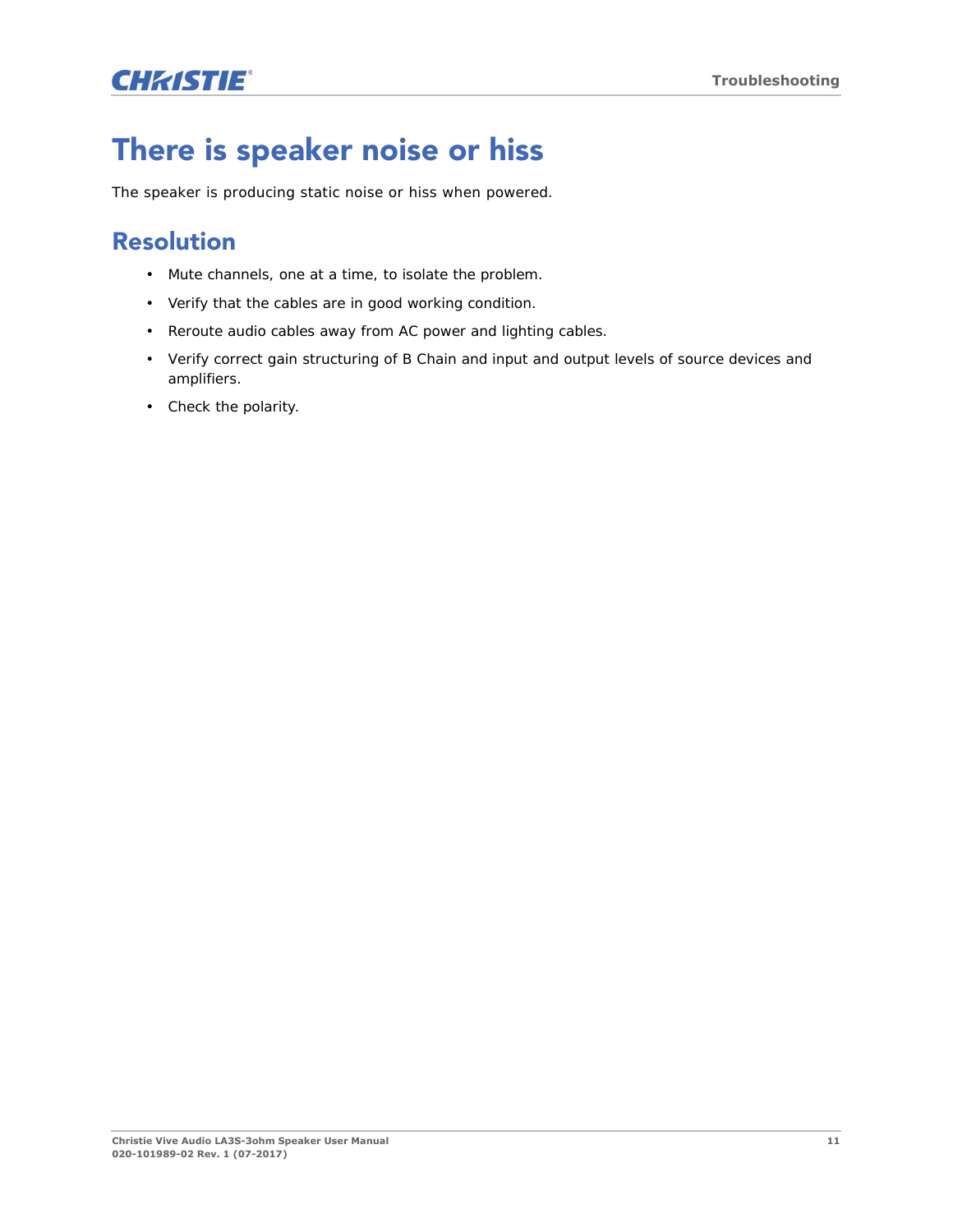## **CHRISTIE**®

# <span id="page-11-0"></span>**Specifications**

# <span id="page-11-1"></span>**Audio**

| <b>Specification</b>                      | <b>Description</b>                                                                               |
|-------------------------------------------|--------------------------------------------------------------------------------------------------|
| System type                               | Coaxial parabolic ribbon driver line array, two-way, passive, single vented<br>enclosure.        |
| Driver components                         | Six 3.5 in. Kapton ribbon drivers and four 5.25 in. paper/Kevlar composite mid-<br>bass drivers. |
| Crossover                                 | Linear phase, 2-way, passive at 1.5 kHz, 24 dB/octave                                            |
| Frequency response <sup>a</sup>           | 80 Hz - 20 kHz @ -6 dB, 2pi                                                                      |
| Maximum sound pressure level<br>$(SPL)^b$ | 119.6 dB, continuous, 131 dB, peak                                                               |
| System coverage <sup>c</sup>              | 120° horizontal dispersion, 60° vertical dispersion                                              |
| Sensitivity <sup>a</sup> , 1 W/1 m        | 93 dB                                                                                            |
| Recommended amplifier power               | 400 W - 800 W (FTC) at 3 Ohms / Christie CDA3 or Christie CDA5 (depending<br>on application)     |
| Rated impedance                           | 3 Ohms                                                                                           |

aMeasured at distances of 4 m and 8 m, in free field and on ground plane. Sensitivity is calculated based on the measured SPL response averaged in the 200 Hz-5 kHz range and scaled back to 1 m.

bAES refers to AES2-2012 standard. IEC refers to IEC 60268-5 standard. Maximum continuous SPL is calculated based on sensitivity and AES power handling. IEC short-term power tested using IEC pink noise with 9 dB crest factor. The crest factor was specifically increased to reflect real life parameters of digital cinema soundtracks. Maximum peak SPL is calculated using peak voltage during IEC short-term power test.

<sup>c</sup>Averaged in 500 Hz -16 kHz range at -6 dB.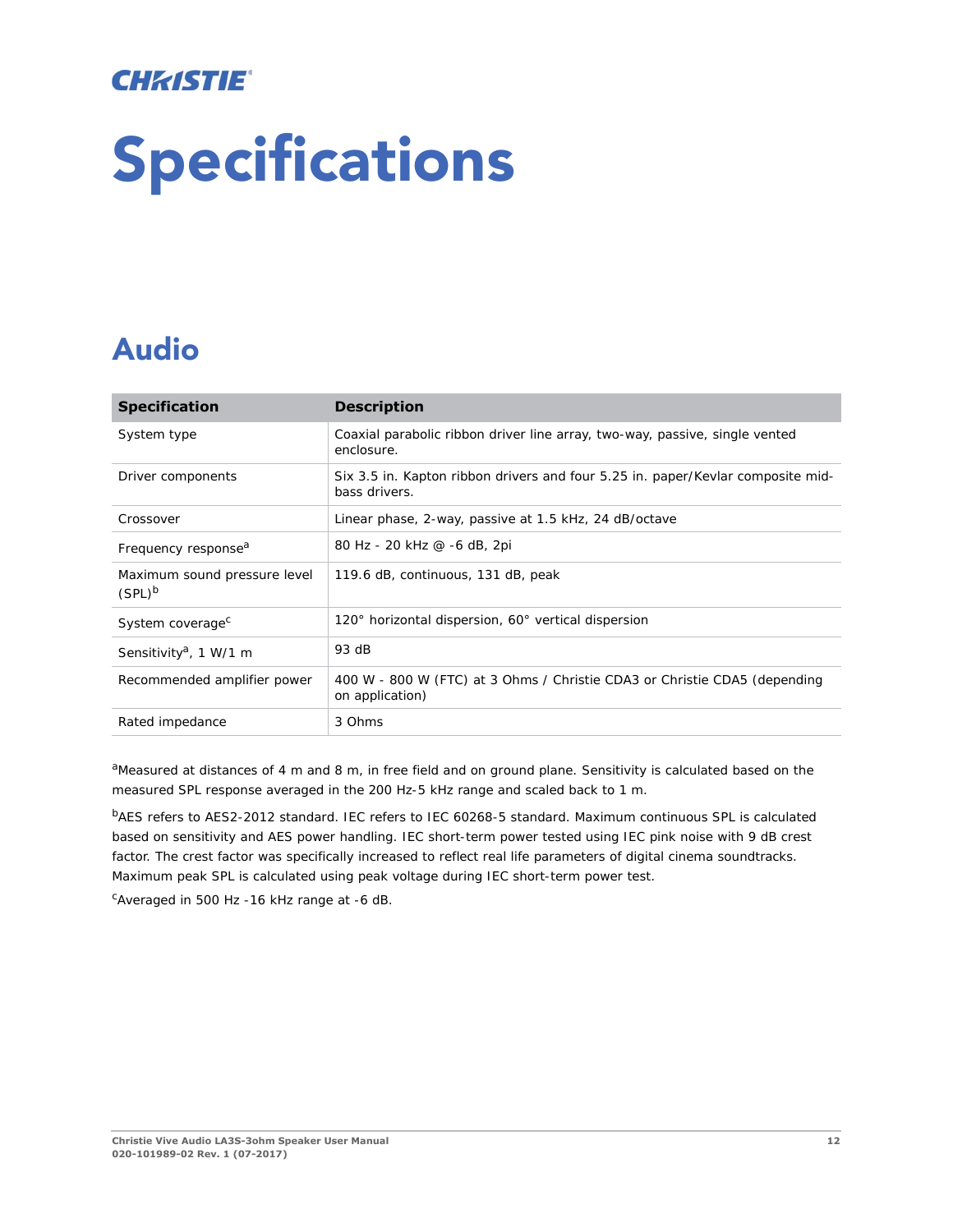# <span id="page-12-0"></span>**Connections**

| <b>Specification</b> | <b>Description</b>           |
|----------------------|------------------------------|
| Inputs               | Screw terminal barrier strip |

## <span id="page-12-1"></span>**Power**

| <b>Specification</b>        | <b>Description</b>                                                  |
|-----------------------------|---------------------------------------------------------------------|
| Power handling <sup>a</sup> | 450 W (AES) continuous, 800 W (IEC) short-term (12 dB crest factor) |

# <span id="page-12-2"></span>**Physical**

| <b>Specification</b>   | <b>Description</b>                                                                                          |
|------------------------|-------------------------------------------------------------------------------------------------------------|
| Enclosure              | Vented box alignment<br>18mm marine plywood<br>Heavily damped and braced<br>Rated for overhead applications |
| Dimensions (H x W x D) | 55.6 cm x 23.8 cm x 27.1 cm<br>$(21.9 \text{ in.}) \times (9.4 \text{ in.}) \times (10.7 \text{ in.})$      |
| Weight (net)           | 11 kg (24 lb)                                                                                               |

## <span id="page-12-3"></span>**Parts**

| <b>Specification</b>           | <b>Part Number</b> |
|--------------------------------|--------------------|
| 5.25 in. woofer                | 003-120885-XX      |
| <b>TWTR Bridge Kapton</b>      | 003-121031-XX      |
| Input plate/crossover assembly | 003-005483-XX      |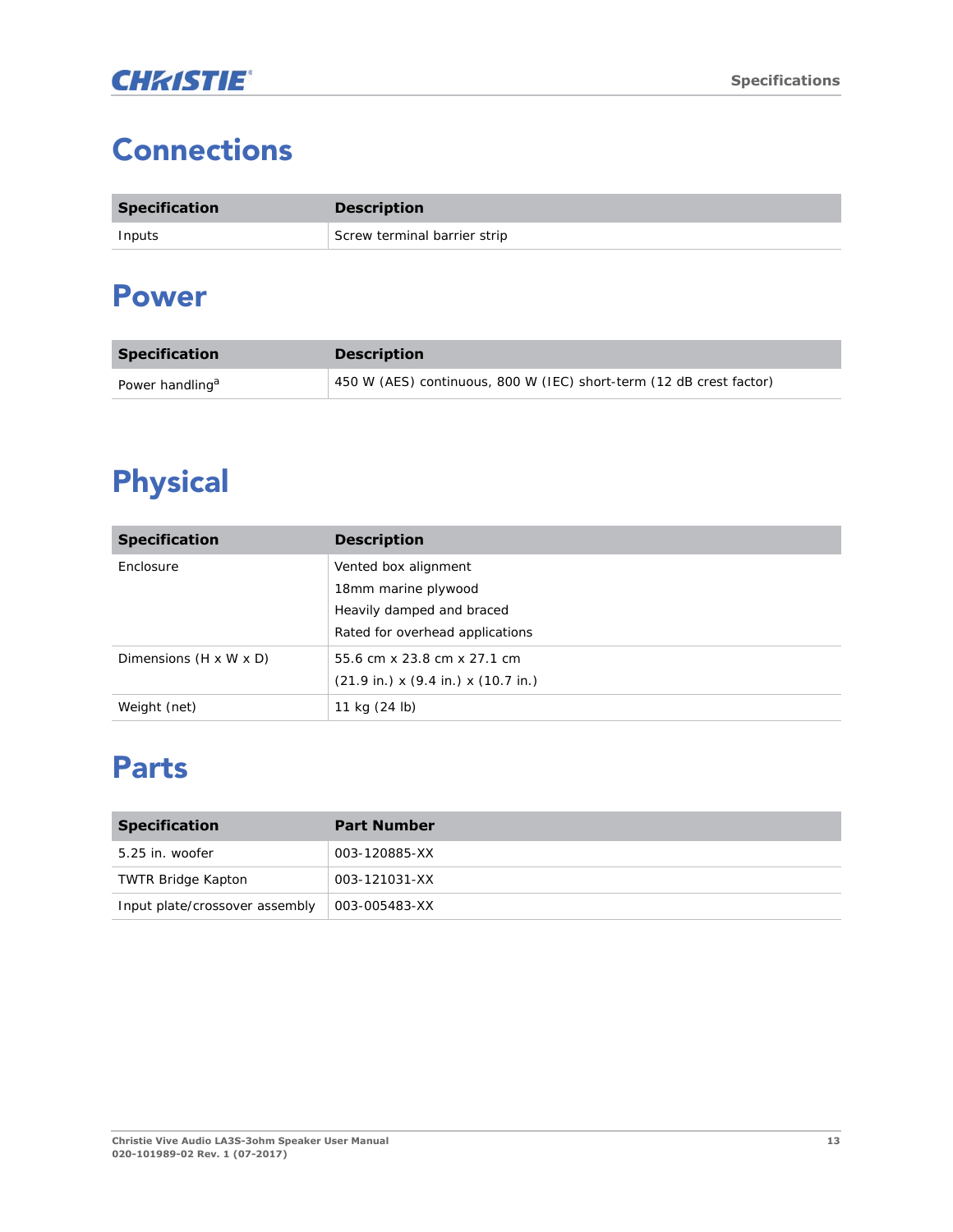# <span id="page-13-0"></span>**Accessories**

| <b>Specification</b>                                   | <b>Part Number</b> |
|--------------------------------------------------------|--------------------|
| Wall mount bracket (MM-017)                            | 111-694201-XX      |
| Wall mount bracket (MM-024)                            | 111-681207-XX      |
| Wall mount bracket (MM-060)                            | 111-682208-XX      |
| Ceiling mount (MM-3RDX-18)                             | 111-683209-XX      |
| SpeakON Connector (for<br>amplifier output to speaker) | 145-158105-XX      |
| #8 Spade Lug (for speaker input<br>from amplifier)     | 145-159106-XX      |